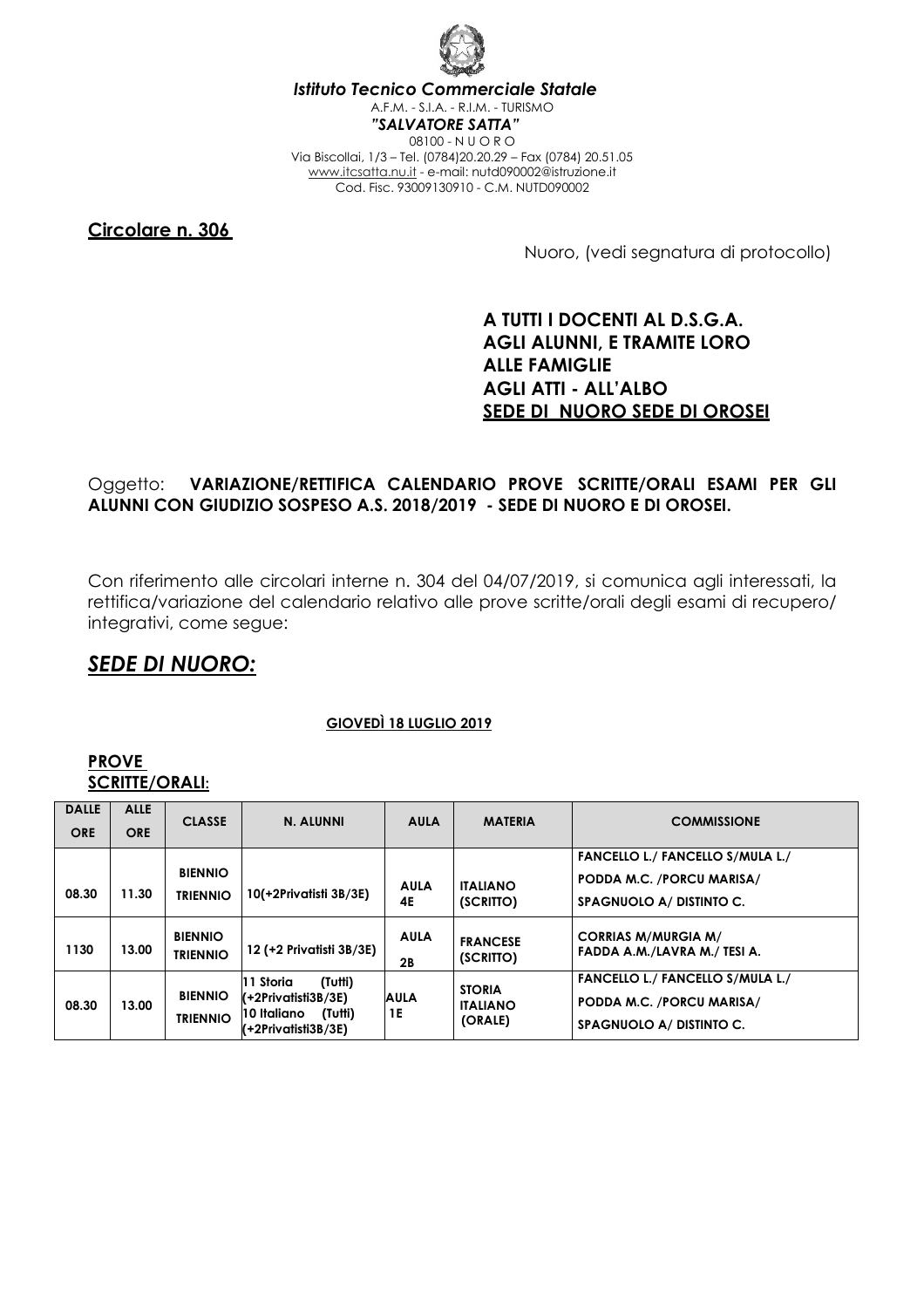### **VENERDÌ 19 LUGLIO 2019**

| <b>DALLE</b><br><b>ORE</b> | <b>ALLE</b><br><b>ORE</b> | <b>CLASSE</b>            | N. ALUNNI                                                  | <b>AULA</b>              | <b>MATERIA</b>    | <b>COMMISSIONE</b>                                                                          |
|----------------------------|---------------------------|--------------------------|------------------------------------------------------------|--------------------------|-------------------|---------------------------------------------------------------------------------------------|
| 08.30                      | 10.00                     | PRIME/<br><b>SECONDE</b> | 10                                                         | <b>AULA</b><br>2B        | <b>INGLESE</b>    | ANGIOI M. / CHERCHI V. / CANNAS L./ ZEMPT D.                                                |
| 08.30                      | 10.00                     | TERZE/<br><b>QUARTE</b>  | 11 (+2Privatisti<br>3B/3E)                                 | <b>AULA</b><br><b>1E</b> | <b>INGLESE</b>    | ANGIOI M./CHERCHI V. CANNAS L./ ZEMPT D.                                                    |
| 10.30                      | 11.30                     | Orale                    | 3 Alunni 4A/4E<br>(Serra/Gargiulo/<br>Lai E.)              | <b>AULA</b><br><b>1E</b> | <b>INGLESE</b>    | ANGIOI M./CHERCHI V. CANNAS L./ ZEMPT D.                                                    |
| 10.30                      | 12.30                     | <b>PRIME</b>             | 13                                                         | <b>AULA</b><br>1A        | <b>MATEMATICA</b> | GUISO S. / TAUTONICO G. / LADU M.G/BROTZU<br>MARIANE A./GADDEO R./ PALERMO C./MASTIO        |
| 10.30                      | 12.30                     | <b>SECONDE</b>           | 11                                                         | <b>AULA</b><br>2C        | <b>MATEMATICA</b> | GUISO S. / TAUTONICO G. / LADU M.G/BROTZU<br>MARIANE A./GADDEO R./ PALERMO C./MASTIO        |
| 10.30                      | 12.30                     | <b>TERZE</b>             | 11(+2Privatisti<br>3B/3E)                                  | <b>AULA</b><br><b>1B</b> | <b>MATEMATICA</b> | GUISO S. / TAUTONICO G. / LADU M.G/BROTZU<br>MARIANE A./GADDEO R./ PALERMO C./MASTIO        |
| 10.30                      | 12.30                     | <b>QUARTE</b>            | 17                                                         | <b>AULA</b><br><b>4A</b> | <b>MATEMATICA</b> | GUISO S. / TAUTONICO G. / LADU M.G/BROTZU<br>MARIANE A./GADDEO R./ PALERMO C./MASTIO        |
| 12.30                      | 13.30                     | Orale                    | 5 Alunni 4A<br>(Tutti)<br>2 Alunni 4E<br>(Farina A/BusioV) | <b>AULA</b><br>4A        | <b>MATEMATICA</b> | GUISO S. / TAUTONICO G. / LADU M.G/BROTZU<br><b>MARIANE A./GADDEO R./ PALERMO C./MASTIO</b> |

#### **SABATO 20 LUGLIO 2019**

| <b>DALLE</b><br><b>ORE</b> | <b>ALLE</b><br><b>ORE</b> | <b>CLASSI</b>                    | <b>N. ALUNNI</b>                                           | <b>AULA</b>         | <b>MATERIA</b>                                                   | <b>COMMISSIONE</b>                                                        |
|----------------------------|---------------------------|----------------------------------|------------------------------------------------------------|---------------------|------------------------------------------------------------------|---------------------------------------------------------------------------|
| 08.30                      | 10.30                     | <b>PRIME</b>                     | $\overline{7}$                                             | <b>AULA</b><br>2C   | <b>EC. AZIENDALE</b>                                             | CUCCA N/ BARCA M.A./ GALLOTTA C/COSSU<br>DESSOLIS V./ MASCIA C./ CARTA G/ |
| 08.30                      | 10.30                     | <b>SECONDE</b>                   | 10<br>(+2Privatisti 2A/2B)                                 | <b>AULA</b><br>1A   | <b>EC. AZIENDALE</b>                                             | CUCCA N/BARCA M. A./ GALLOTTA C/COSSU<br>DESSOLIS V./ MASCIA C./ CARTA G/ |
| 08.30                      | 10.30                     | <b>TERZE</b>                     | 11<br>(+2Privatisti3B/3E)                                  | <b>AULA</b><br>4ART | <b>EC. AZIENDALE</b><br><b>DISC. TURIST.</b><br><b>AZIENDALI</b> | CUCCA N/ BARCA M.A./ GALLOTTA C/COSSU<br>DESSOLIS V./ MASCIA C./ CARTA G/ |
| 08.30                      | 10.30                     | <b>QUARTE</b>                    | 14 (4A/4B/4C)                                              | <b>AULA</b><br>4A   | <b>EC. AZIENDALE</b><br><b>DISC. TURIST.</b><br><b>AZIENDALI</b> | CUCCA N/ BARCA M.A./ GALLOTTA C/COSSU<br>DESSOLIS V./ MASCIA C./ CARTA G/ |
| 08.30                      | 10.30                     | <b>QUARTE</b>                    | 8 (4E)                                                     | <b>AULA</b><br>1 B  | <b>EC. AZIENDALE</b><br><b>DISC. TURIST.</b><br><b>AZIENDALI</b> | CUCCA N/ BARCA M.A./ GALLOTTA C/COSSU<br>DESSOLIS V./ MASCIA C./ CARTA G/ |
| 10.30                      | 12.00                     | Orale                            | 5 Alunni 4A<br>(Tutti)<br>2 Alunni 4E<br>(Farina A/BusioV) | <b>AULA</b><br>18   | <b>EC. AZIENDALE</b><br><b>DISC. TURIST.</b><br><b>AZIENDALI</b> | CUCCA N/ BARCA M.A./ GALLOTTA C/COSSU<br>DESSOLIS V./ MASCIA C./ CARTA G/ |
| 11.00                      | 12.30                     | <b>TRIENNO</b>                   | 2 (+1Privatista 3E)<br>(1Privatista 2B)                    | <b>AULA 2B</b>      | <b>SPAGNOLO</b><br><b>FRANCESE</b>                               | <b>GADDARI M.D./MURGIA M/ ROSA S/</b><br><b>FALCONI R.</b>                |
| 11.00                      | 12.30                     | <b>BIENNIO</b><br><b>TRIENNO</b> | 10 (+2Privatista<br>2E/3B)                                 | <b>LAB</b>          | <b>INFORMATICA</b>                                               | <b>SELIS/PUGGIONI/LICCIARDI</b>                                           |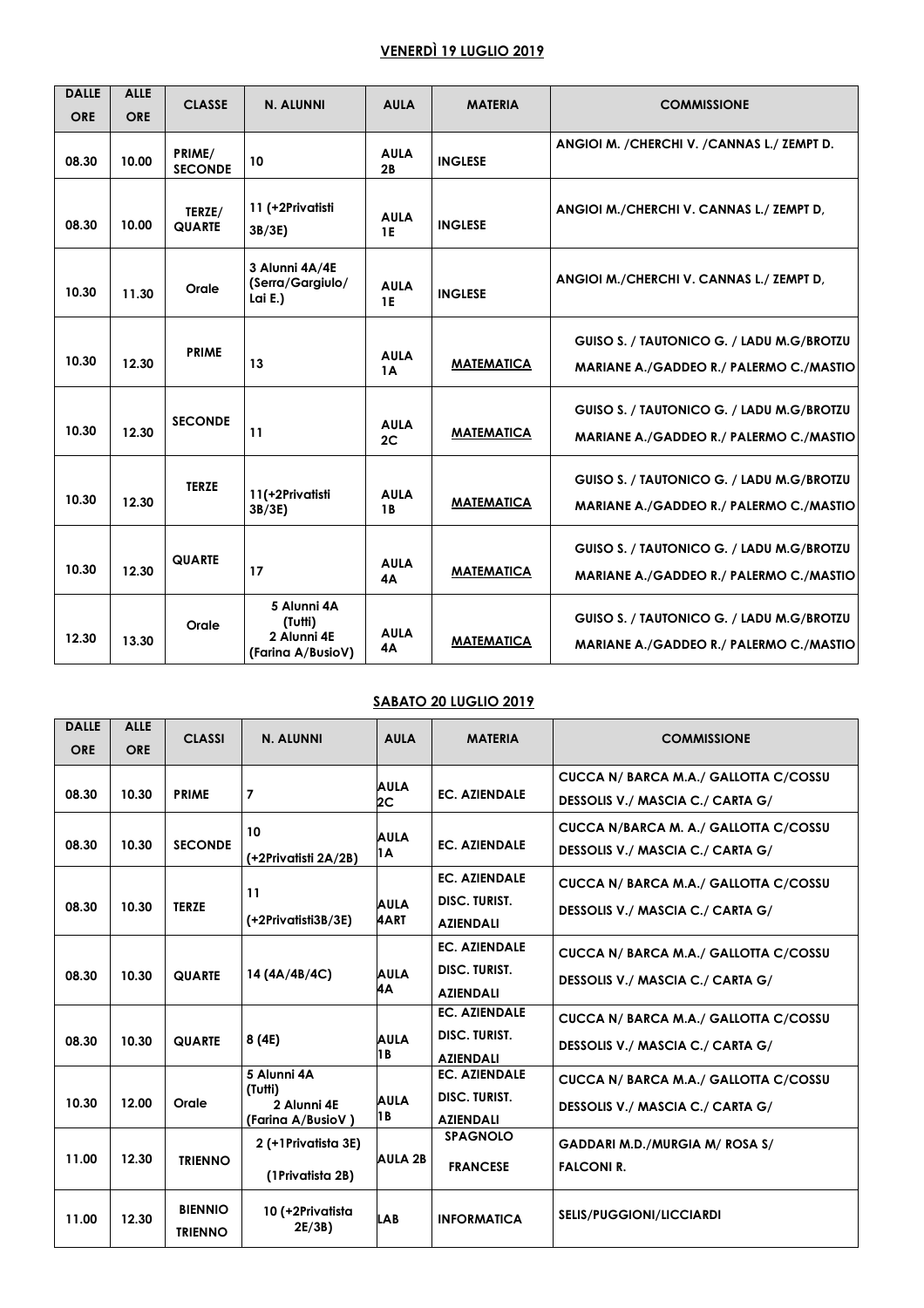### **LUNEDÌ 22 LUGLIO/ 2019**

#### **MATEMATICA**

| <b>DALLE</b><br><b>ORE</b> | <b>ALLE</b><br><b>ORE</b> | <b>CLASSE</b>                                       | N. ALUNNI                    | <b>AULA</b>             | <b>MATERIA</b>    | <b>COMMISSIONE</b>                                                                                                                                                                                               |
|----------------------------|---------------------------|-----------------------------------------------------|------------------------------|-------------------------|-------------------|------------------------------------------------------------------------------------------------------------------------------------------------------------------------------------------------------------------|
| 08.30                      | 13.30                     | <b>PRIME</b><br>SECONDE/<br>TERZE/<br><b>QUARTE</b> | 52<br>(+2Privatisti<br>3B/3E | <b>AULE</b><br>2B/1E/4E | <b>MATEMATICA</b> | GUISO S. / TAUTONICO G. / MARIANE/BAGNARO P/<br>GADDEO R./ MELE C/ MANUNTA G/SODDU<br><b>R/BULLITTA S.</b><br><b>QUALORA NON SIA POSSIBILE TERMINARE LE</b><br><b>INTERROGAZIONI, SI PROSEGUIRA' MARTEDI' 23</b> |

| <b>DALLE</b><br><b>ORE</b> | <b>ALLE</b><br><b>ORE</b> | <b>CLASSE</b>                                       | N. ALUNNI                          | <b>AULA</b>             | <b>MATERIA</b>                                                 | <b>COMMISSIONE</b>                                                                                                                                                               |
|----------------------------|---------------------------|-----------------------------------------------------|------------------------------------|-------------------------|----------------------------------------------------------------|----------------------------------------------------------------------------------------------------------------------------------------------------------------------------------|
|                            |                           |                                                     |                                    |                         |                                                                |                                                                                                                                                                                  |
| 08.30                      | 13.30                     | <b>PRIME</b><br>SECONDE/<br>TERZE/<br><b>QUARTE</b> | 50<br>(+4Privatisti<br>2A/2B/3B/3E | <b>AULE</b><br>1A/2C/1B | <b>EC. AZIENDALE</b><br><b>DISCIPLINE</b><br><b>TURISTICHE</b> | CUCCA N/BARCA M. A./ GALLOTTA C<br>DESSOLIS V./ MASCIA C./ COSSU C/CARTA G<br><b>QUALORA NON SIA POSSIBILE TERMINARE LE</b><br><b>INTERROGAZIONI, SI PROSEGUIRA' MARTEDI' 23</b> |

### **MARTEDÌ 23 LUGLIO 2019**

| <b>DATA</b> | <b>MATERIE</b>                                                                                                                                                                                                                                                                                                                                                                                                                                                  | <b>DALLE ORE</b> | <b>DOCENTI</b>                                                                                                                                                                                                          |
|-------------|-----------------------------------------------------------------------------------------------------------------------------------------------------------------------------------------------------------------------------------------------------------------------------------------------------------------------------------------------------------------------------------------------------------------------------------------------------------------|------------------|-------------------------------------------------------------------------------------------------------------------------------------------------------------------------------------------------------------------------|
| 23/07/2019  | INGLESE - FRANCESE – SPAGNOLO - MATEMATICA -<br>ECONOMIA AZIENDALE - ECONOMIA AZIENDALE E GEO-<br>POLITICA - GEOGRAFIA - GEOGRAFIA TURISTICA -<br>SCIENZE INTEGRATE (SCIENZE DELLA TERRA- BIOLOGIA) -<br>SCIENZE INTEGRATE (FISICA) - SCIENZE INTEGRATE<br>(CHIMICA) - INFORMATICA - DIRITTO ED ECONOMIA -<br>DIRITTO - ECONOMIA POLITICA - DIRITTO E LEG. TURISTICA -<br>DISCIPLINE TURISTICHE E AZIENDALI - SCIENZE MOTORI E<br><b>SPORTIVE – INFORMATICA</b> | 08.30/13.30      | <b>TUTTI I DOCENTI IN SERVIZIO</b><br><b>NELLA SEDE DI NUORO</b><br><b>QUALORA NON SIA POSSIBILE TERMINARE</b><br>LE INTERROGAZIONI IN MATTINATA, SI<br><b>PROSEGUIRA' NEL POMERIGGIO A PARTIRE</b><br>DALLE ORE 15.00. |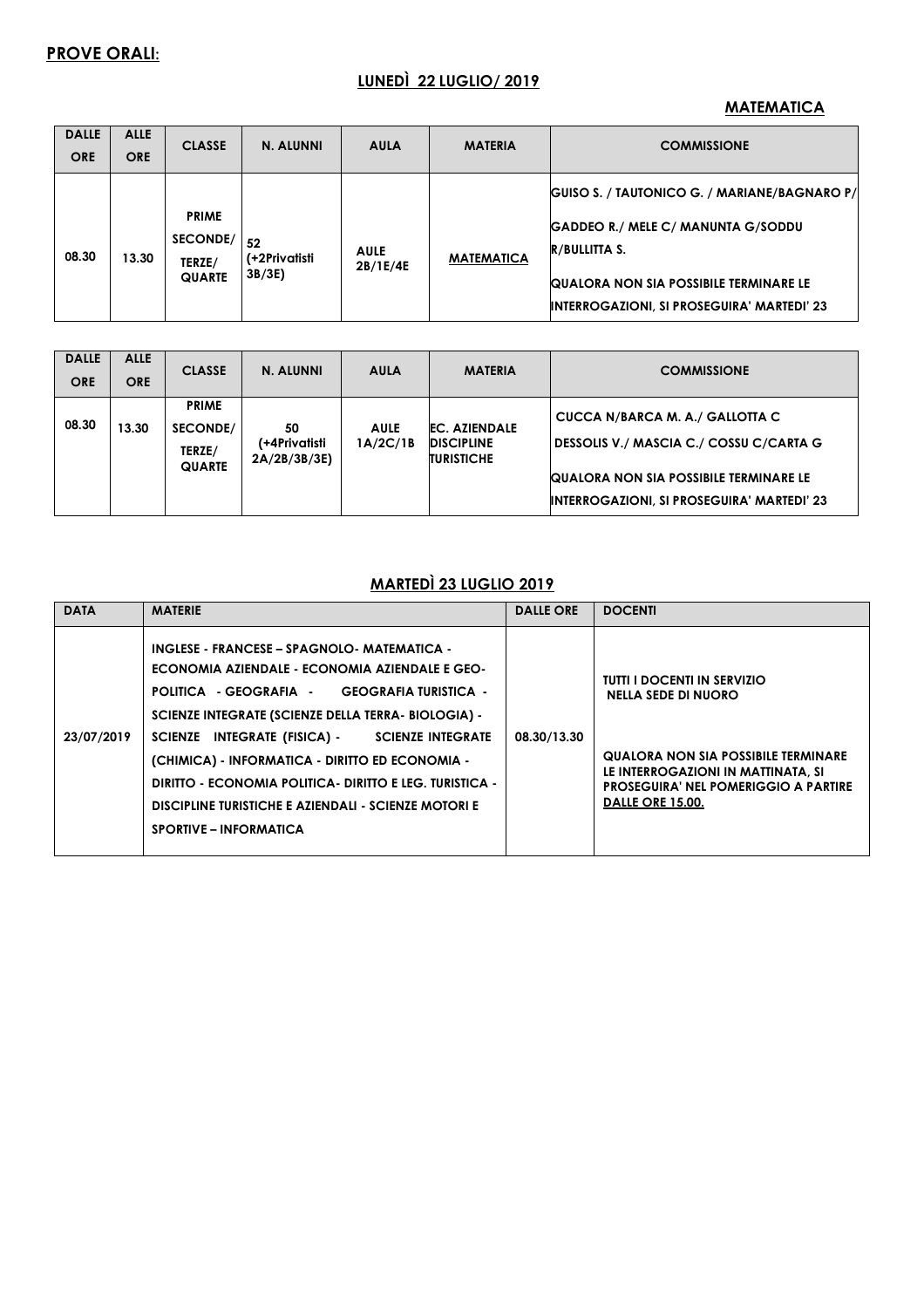### **MARTEDÌ 23 LUGLIO 2019**

| DALLE ORE | <b>CLASSE</b>                     | N.<br><b>ALUNNI</b>                                                                            | <b>AULA</b>                   | <b>MATE</b><br><b>RIA</b>                                                                                                                                                       | <b>COMMIS</b><br><b>SIONE</b>                                                               |
|-----------|-----------------------------------|------------------------------------------------------------------------------------------------|-------------------------------|---------------------------------------------------------------------------------------------------------------------------------------------------------------------------------|---------------------------------------------------------------------------------------------|
| 08.30     | <b>BIENNIO</b><br><b>TRIENNIO</b> | 5<br>(+1 Privatisti Geografia<br>3Е<br>+1 Privatista FISICA 2A<br>+1 Privatista CHIMICA<br>2B) | AULE 5A/5ART                  | <b>SCIENZE INTEGRATE</b><br>(FISICA/CHIMICA/BIOLO<br><b>GIA/ SCIENZA DELLA</b><br>TERRA)<br><b>GEOGRAFIA</b>                                                                    | FALCONI R./ BROTZU E./PORCU F / MELE<br>C.                                                  |
| 08.30     | <b>BIENNIO</b><br><b>TRIENNIO</b> | <b>12 FRANCESE</b><br>(+3Privatisti 2B/3E/3B)<br>2 SPAGNOLO<br>(+1Privatista 3E)               | <b>AULE</b><br>3A/2H          | <b>FRANCESE/SPAGNOLO</b>                                                                                                                                                        | LAVRA M./ MURGIA M. / FADDA A.M./<br><b>CORRIAS M./GADDARI M.D.</b>                         |
| 08.30     | <b>TRIENNIO</b>                   | 2                                                                                              | 3ART                          | <b>ARTE E TERRITORIO</b>                                                                                                                                                        | P. BAGNARO/ROSA S./ PALERMO C.                                                              |
| 08.30     | <b>BIENNIO</b><br><b>TRIENNIO</b> | 52<br>$( +2$ Privatisti $3E/3B)$                                                               | <b>AULE</b><br>4C/5C          | <b>MATEMATICA</b>                                                                                                                                                               | MARIANE A./ GADDEO R. / GUISO S. /<br>TAUTONICO/                                            |
| 08.30     | <b>BIENNIO</b><br><b>TRIENNIO</b> | 50<br>(+4Privatisti<br>2A/2B/3B/3E)                                                            | <b>AULE</b><br>1B/4A/<br>4ART | <b>ECONOMIA AZIENDALE</b><br>/GEOPOLITICA/DISCIP<br><b>LINE TURISTICHE</b><br>AZIENDALI                                                                                         | CUCCA N/ BARCA M. A./ GALLOTTA C<br><b>DESSOLIS V./ MASCIA C/ COSSU</b><br><b>C/CARTA G</b> |
| 08.30     | <b>BIENNIO</b><br><b>TRIENNIO</b> | 22<br>(+4Privatisti<br>2A/2B/3B/3E                                                             | <b>AULE</b><br>2B/1E          | <b>DIRITTO ED</b><br><b>ECONOMIA/</b><br><b>DIRITTO/ECONOMIA</b><br><b>POLITICA/DIRITIO E</b><br><b>LEGISLAZIONE</b><br><b>TURISTICA/RELAZIO</b><br>ΝI<br><b>INTERNAZIONALI</b> | MASTIO G. / MANUNTA G./ SODDU/<br>LADU M.G./                                                |
| 08.30     | <b>BIENNIO</b><br><b>TRIENNIO</b> | 21<br>(+2Privatisti<br>3B/3E)                                                                  | <b>AULE</b><br>1A/2C          | <b>INGLESE</b>                                                                                                                                                                  | ANGIOI M./ CHERCHI V. / CANNAS L./<br>ZEMPT D./                                             |
| 12.30     | <b>TRIENNIO</b>                   | 10 (+2Privatisti 2B/3B)                                                                        | LAB.                          | <b>INFORMATICA</b>                                                                                                                                                              | SELIS S./ LICCIARDI F./PUGGIONI M.                                                          |

### **MERCOLEDÌ 24 LUGLIO 2019**

| 08.30/09.00 | <b>CLASSE QUARTA E</b> | (BUSIO)                | Aula 2B | <b>DIRITTO</b>  | <b>MASCIA C./ GADDEO R./FANCELLO L.</b> |
|-------------|------------------------|------------------------|---------|-----------------|-----------------------------------------|
| 08.30/09.15 | <b>CLASSE QUARTA A</b> | 2 (MELE M/GARGIULO E.) | Aula 1E | <b>FRANCESE</b> | LAVRA M./MURGIA M./FADDAA.M.            |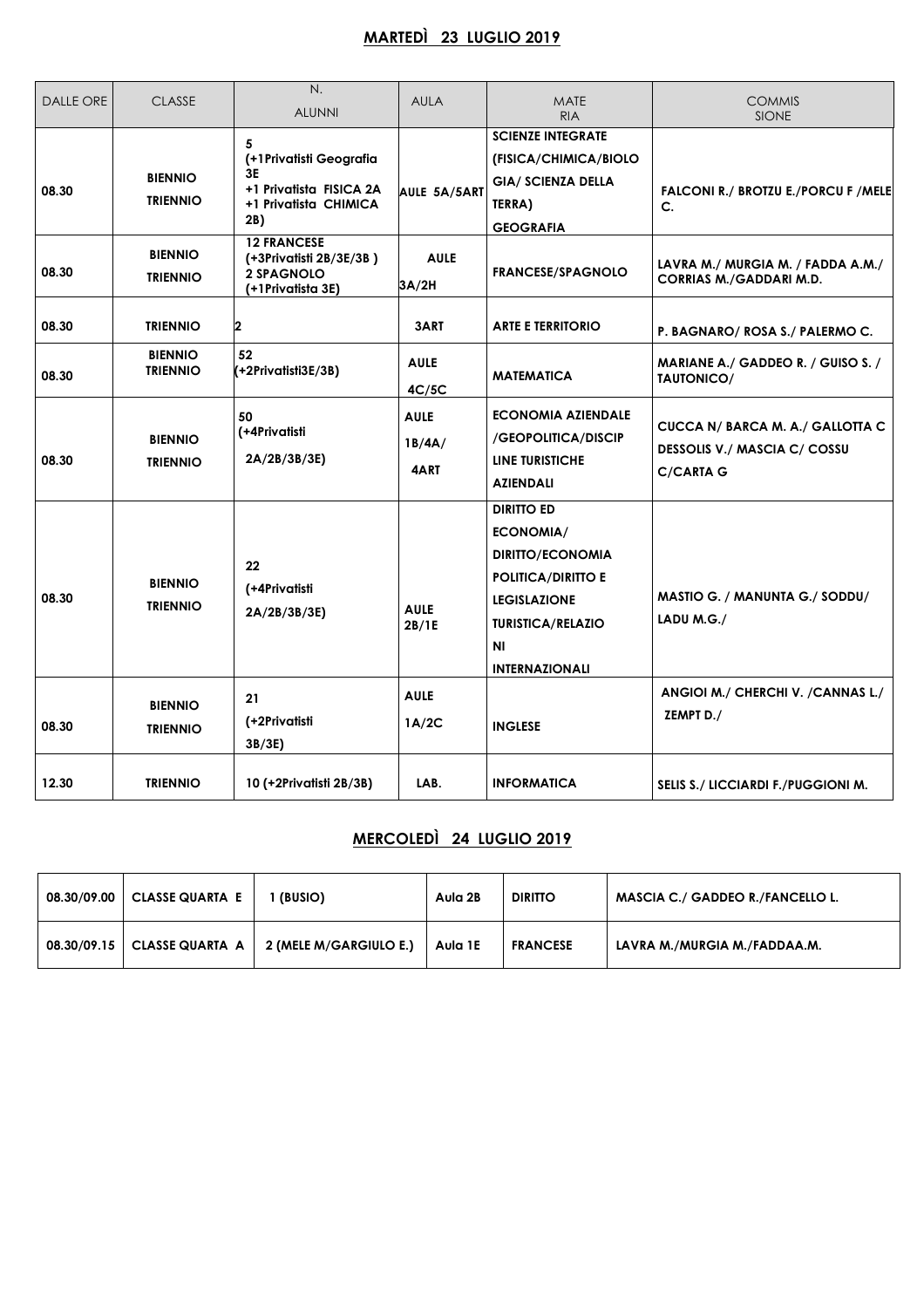# *SEDE DI OROSEI*

#### **PROVE SCRITTE**

**GIOVEDÌ 18 LUGLIO 2019** 

| <b>DALLE</b><br><b>ORE</b> | <b>ALLE</b><br><b>ORE</b> | <b>CLASSE</b>                      | N. ALUNNI                 | AULA              | <b>MATERIA</b>     | <b>COMMISSIONE</b>                              |
|----------------------------|---------------------------|------------------------------------|---------------------------|-------------------|--------------------|-------------------------------------------------|
| 08.30                      | 11.30                     | <b>BIENNIO/</b><br><b>TRIENNIO</b> | 3 (+2Privatisti<br>4A/4B  | <b>AULA</b><br>3A | <b>ITALIANO</b>    | S. DESERRA - L. MOTZO - NIEDDU M.               |
| 12.00                      | 13.00                     | <b>BIENNIO/</b><br><b>TRIENNIO</b> | 13 (+2Privatisti<br>4A/4B | LAB               | <b>INFORMATICA</b> | PIGA S. - CONTU A. - PUGGIONI M.<br>LICCIARDI F |

#### **VENERDÌ 19 LUGLIO 2019**

| <b>DALLE</b><br><b>ORE</b> | <b>ALLE</b><br><b>ORE</b> | <b>CLASSE</b>                     | N. ALUNNI                 | <b>AULA</b>       | <b>MATERIA</b>    | <b>COMMISSIONE</b>                       |
|----------------------------|---------------------------|-----------------------------------|---------------------------|-------------------|-------------------|------------------------------------------|
| 08.30                      | 10.30                     | <b>BIENNIO</b>                    | 13                        | <b>AULA</b><br>3A | <b>MATEMATICA</b> | A. MULAS - FADDA A.M. - CALZEDDA<br>F.   |
| 08.30                      | 10.30                     | <b>TRIENNIO</b>                   | 21 (+2Privatisti<br>4A/4B | <b>Biblioteca</b> | <b>MATEMATICA</b> | <b>G. STOCHINO - MASTIO G - NURRA A</b>  |
| 11.00                      | 12.30                     | <b>BIENNIO</b><br><b>TRIENNIO</b> | (+1 Privatista<br>4A)     | <b>AULA</b><br>1A | <b>FRANCESE</b>   | <b>MASTIO G - FADDA A.M. - DESERRA S</b> |

#### **SABATO 20 LUGLIO 2019**

| <b>DALLE</b><br><b>ORE</b> | <b>ALLE</b><br><b>ORE</b> | <b>CLASSE</b>                     | N. ALUNNI                   | <b>AULA</b>       | <b>MATERIA</b>                      | <b>COMMISSIONE</b>                              |
|----------------------------|---------------------------|-----------------------------------|-----------------------------|-------------------|-------------------------------------|-------------------------------------------------|
| 08.30                      | 10.30                     | <b>BIENNIO</b><br><b>TRIENNIO</b> | 2<br>(+2Privatisti<br>4A/4B | <b>AULA</b><br>3A | <b>ECONOMIA</b><br><b>AZIENDALE</b> | A. MUGGIRONI - A. LADU -<br><b>M.R. DEROSAS</b> |
| 11.00                      | 12.30                     | <b>TRIENNIO</b>                   | (2 Privatisti<br>4A/4B      | <b>AULA</b><br>1Α | <b>INGLESE</b>                      | D. ZEMPT - P. GANGA - DESERRA                   |